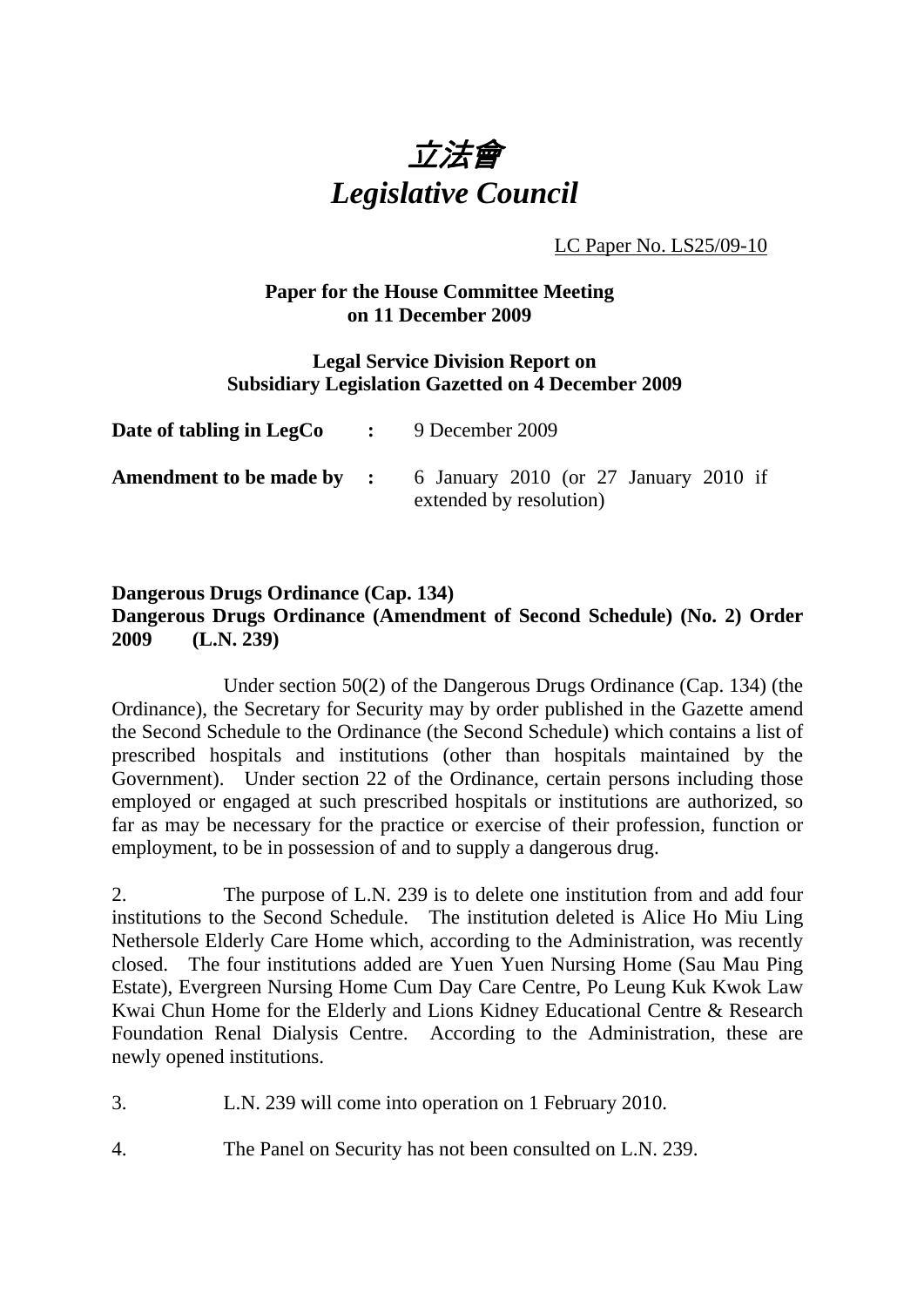## **Pilotage Ordinance (Cap. 84) Pilotage (Dues) (Amendment) Order 2009 (L.N. 240)**

5. Under section 22 of the Pilotage Ordinance (Cap. 84), the Pilotage Authority<sup>1</sup> may, after consultation with the Pilotage Advisory Committee, by order published in the Gazette provide for the amount of pilotage dues to be paid to licensed pilots for the provision of pilotage services. Paragraph 5 of Part II of the Schedule to the Pilotage (Dues) Order (Cap. 84 sub. leg. D) (Part II of the Schedule) sets out the amount of an additional pilotage due payable for any pilotage service performed if a pilot is required to board a ship or disembark from a ship off Ngan Chau or at the west of Lamma Island (Additional Pilotage Due).

6. L.N. 240 amends Part II of the Schedule to reduce the Additional Pilotage Due from \$1,900 to \$1,820 from 1 February 2010 for a period of 18 months and restore it to \$1,900 from 1 August 2011.

7. Members may refer to the LegCo Brief (File ref: MA 50/1) issued by the Transport and Housing Bureau on 2 December 2009 for background information. According to paragraph 2 of the LegCo Brief, the Hong Kong Liner Shipping Association and the Hong Kong Pilots Association have agreed to the revision of the Additional Pilotage Due.

8. At the meeting held on 16 November 2009, the Panel on Economic Development was consulted on the proposed revision of the Additional Pilotage Due. Members of the Panel supported the proposal.

# **Tax Reserve Certificates (Fourth Series) Rules (Cap. 289 sub. leg. A) Tax Reserve Certificates (Rate of Interest) (No. 5) Notice 2009 (L.N. 241)**

9. L.N. 241 was made by the Secretary for Financial Services and the Treasury under rule 7(2)(h) of the Tax Reserve Certificates (Fourth Series) Rules (Cap. 289 sub. leg. A). By this Notice, the rate of interest payable on tax reserve certificates issued on or after 7 December 2009 is fixed at 0.0667% per annum. The Schedule to the Tax Reserve Certificates (Rate of Interest) (Consolidation) Notice (Cap. 289 sub. leg. B) is also amended correspondingly.

10. There is no commencement provision in L.N. 241. By virtue of section 20(2) of the Interpretation and General Clauses Ordinance  $(Cap. 1)<sup>2</sup>$ , L.N. 241 came into operation on 4 December 2009 when it was published in the Gazette.

-

<sup>&</sup>lt;sup>1</sup> Section 3(2) of Cap. 84 provides that the Director of Marine shall be the Pilotage Authority.

 $2$  Under section 3 of Cap. 1, "Ordinance" includes any subsidiary legislation made under any Ordinance.